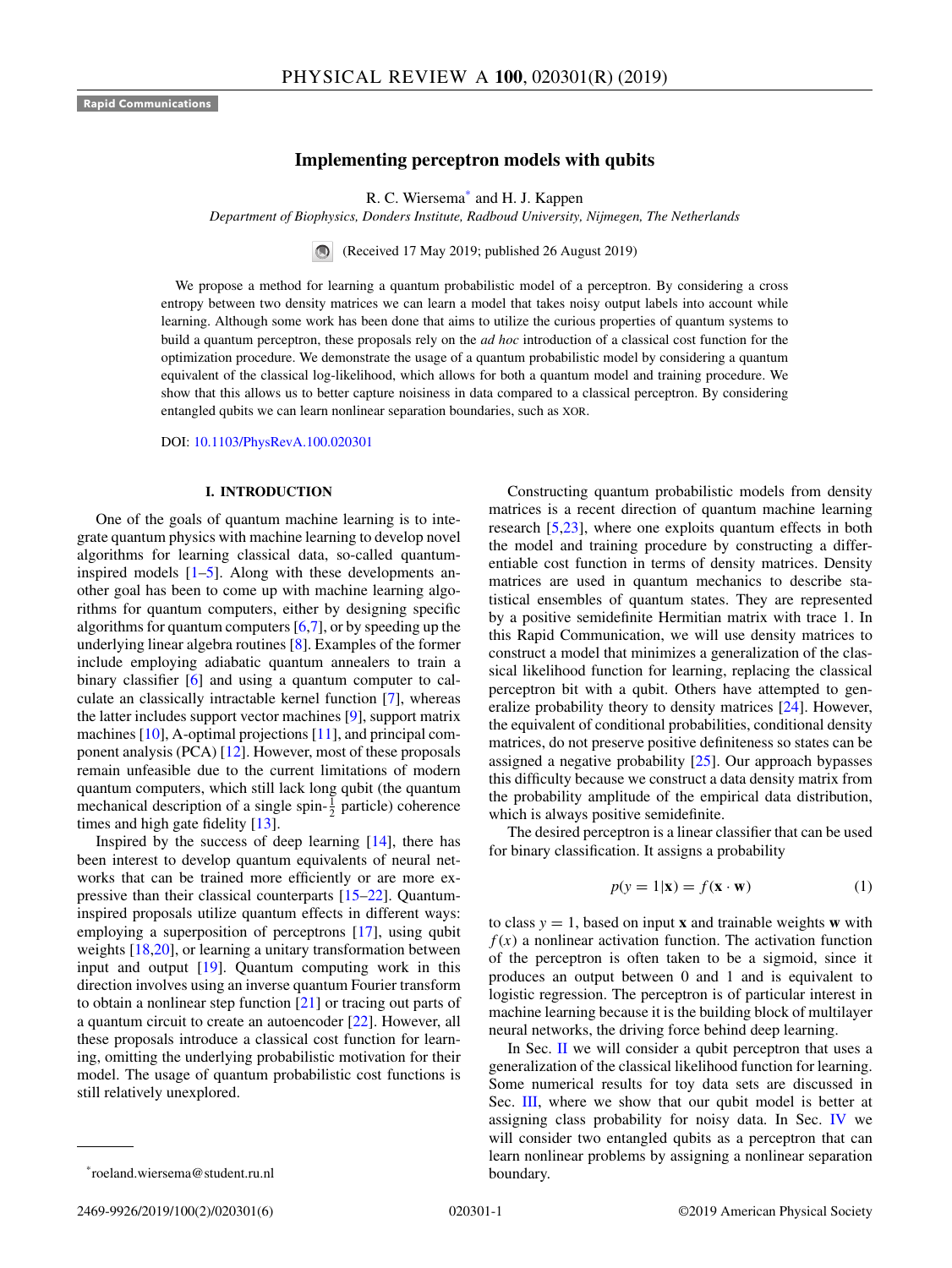### **II. QUANTUM PERCEPTRON**

<span id="page-1-0"></span>Consider a classification problem where we have a data set consisting of input vectors  $\mathbf{x} \in \mathbb{R}^d$  of length *d* with corresponding labels  $y \in \{1, -1\}$ . In supervised machine learning it is our goal is to find the parameters **w** for the function  $p(y|\mathbf{x}; \mathbf{w})$  that assigns a high probability to the correct label *y* for each input **x**. The classical negative log-likelihood is given by

$$
\mathcal{L}_{cl} = -\sum_{\mathbf{x}} q(\mathbf{x}) \sum_{\mathbf{y}} q(\mathbf{y}|\mathbf{x}) \ln p(\mathbf{y}|\mathbf{x}; \mathbf{w}). \tag{2}
$$

Here,  $q(\mathbf{x})$  is the empirical probability of observing **x**,  $q(y|\mathbf{x})$ is the empirical conditional probability of observing label *y* for data **x**, and  $p(y|\mathbf{x}, \mathbf{w})$  is the proposed model conditional probability distribution of the data. By performing a gradient descent we can find the optimal parameters for our model, which is equivalent to minimizing the cross entropy between distributions *p* and *q*.

To extend the classical likelihood in Eq. (2) to the realm of quantum mechanics we require a description of our model and the conditional probability  $q(y|\mathbf{x})$  in terms of density matrices. The density matrix contains the classical uncertainty we have about a quantum state. If this matrix is rank one, we have what is known as a pure state in which case there is no classical uncertainty about what quantum state the system is in. If the density matrix has rank  $> 1$ , then we have a so-called mixed state [\[26\]](#page-5-0). For our model we will consider a parametrized mixed state, since this will allow us to capture the uncertainty in the data. To perform learning, we require a learning rule that preserves the Hermiticity, positive semidefiniteness and trace of the density matrix.

We consider the specific case where the data consist of *N* discrete vectors  $\mathbf{x} \in \{1, -1\}^d$  with *d* bits and  $y \in \{1, -1\}$ labels. We define the quantum log-likelihood as a cross entropy between a conditional data density matrix  $\eta_x$  and a model conditional density matrix  $\rho_{\bf x}$ , analogous to Eq. (2). For each **x** we construct a wave function based on the empirical conditional probabilities *q*(*y*|**x**),

$$
|\Psi\rangle = \sqrt{q(1|\mathbf{x})}|1\rangle + \sqrt{q(-1|\mathbf{x})}| - 1\rangle, \tag{3}
$$

where the states  $|1\rangle$ ,  $|-1\rangle$  are the eigenstates of the  $\sigma^z$ operator. The data density matrix is defined as  $\eta_x \equiv |\Psi\rangle \langle \Psi|$ , with components

$$
\eta_{\mathbf{x}}(\mathbf{y}, \mathbf{y}') = \sqrt{q(\mathbf{y}|\mathbf{x})} \sqrt{q(\mathbf{y}'|\mathbf{x})}.
$$
 (4)

Note that this is a pure density matrix.  $q(y|\mathbf{x})$  is an empirical distribution over the label *y* for each **x**, and is fully determined by its conditional expectation value of *y* given **x** written as *b*(**x**),

$$
q(y|\mathbf{x}) = \frac{1}{2}[1 + b(\mathbf{x})y],
$$
 (5)

with

$$
b(\mathbf{x}) = \frac{1}{M} \left( \sum_{\mathbf{x}'} y' \mathbb{I}(\mathbf{x}' = \mathbf{x}) \right)
$$

and

$$
M=\sum_{\mathbf{x}'}\mathbb{I}(\mathbf{x}'=\mathbf{x}).
$$

Succinctly put, every time **x** appears in the data, we add its corresponding label  $y'$  to the sum. Dividing by  $M$ , the total number of times the sample **x** appears in the data we obtain the conditional expectation value  $b(x)$ . We define the empirical probability

$$
q(\mathbf{x}) = \frac{M}{N}
$$

for *M* occurrences of **x** and *N* the total number of samples.

Our model is a density matrix  $\rho$ (**x**, **w**; *y*, *y'*)  $\equiv \rho$ <sub>**x**</sub>. We use the following proposal,

$$
\rho_{\mathbf{x}} = \frac{1}{Z} e^{-\beta H},\tag{6}
$$

where  $H = \sum_{k} h^{k} \sigma^{k}$ , with  $h^{k} \in \mathbb{R}$  and  $\sigma^{k}$  the Pauli matrices with  $k = (x, y, z)$ . This is a finite-temperature description of a qubit, where we will set  $\beta = -1$  for now. Using that  $exp(a \hat{\mathbf{n}} \cdot \boldsymbol{\sigma}) = cosh(a) + sinh(a) \sum_{k} \sigma^{k}$  and writing  $\sum_{k} h^{k} \sigma^{k} = h \sum_{k} \frac{h^{k}}{h} \sigma^{k}$  with  $h = \sqrt{\sum_{k} (h^{k})^{2}}$ , we find

$$
\rho_{\mathbf{x}} = \frac{1}{Z} \left( \cosh h + \sinh h \sum_{k} \frac{h^k \sigma^k}{h} \right). \tag{7}
$$

Solving Tr $\{\rho_{\bf x}\} = 1$  gives  $Z = 2 \cosh h$ . Then,

$$
\rho_{\mathbf{x}} = \frac{1}{2}I + \frac{1}{2}\tanh h \sum_{k} \frac{h^{k} \sigma^{k}}{h}
$$

$$
= \frac{1}{2}I + \frac{1}{2}\sum_{k} m^{k} \sigma^{k}, \tag{8}
$$

where *I* is a 2×2 identity matrix and  $m^k = \frac{h^k}{h} \tanh h$ . Equation (8) gives us the general description of a qubit, which we have now described in terms of a density matrix. This definition spans the space of  $2 \times 2$  Hermitian matrices, for all  $h^k \in \mathbb{R}$ . From the definition of  $m^k$  it is clear that  $m^k \in$  $(-1, 1)$ . This means that  $\rho_{\bf x}$  is positive semidefinite because the eigenvalues of  $\rho_x$  are

$$
\lambda_{\pm} = \frac{1}{2} \left( 1 \pm \sqrt{\sum_{k} (m^k)^2} \right) \geqslant 0. \tag{9}
$$

From the eigenvalues we also see that  $\rho_x$  describes a mixed state, since it is only rank one if  $\sum_{k} (m^{k})^2 = 1$ .

We now parametrize the field  $h^k \rightarrow h^k(\mathbf{x})$  by setting  $h^k$ (**x**) = **w**<sup>*k*</sup> · **x** with  $\mathbf{w}^k \in \mathbb{R}^d$ , so that the qubit state is dependent on classical input data. We can absorb the inverse temperature  $-\beta$  in the field  $-\beta h^k \rightarrow h^k$  by rescaling the weights  $\mathbf{w}^k$ . Note that for each Pauli matrix  $k$ , we have one set of weights  $\mathbf{w}^k$ . To clean up the notation we omit the argument of  $h^k$  from now on. We now generalize Eq. (2) with our data and model density matrices  $\eta_x$  and  $\rho_x$  to obtain the negative quantum log-likelihood,

$$
\mathcal{L}_q = -\sum_{\mathbf{x}} q(\mathbf{x}) \text{Tr}\{\eta_{\mathbf{x}} \ln(\rho_{\mathbf{x}})\}.
$$
 (10)

This is the quantum mechanical equivalent of the classical log-likelihood which minimizes the "distance" between the density matrix representations of the data and the model. This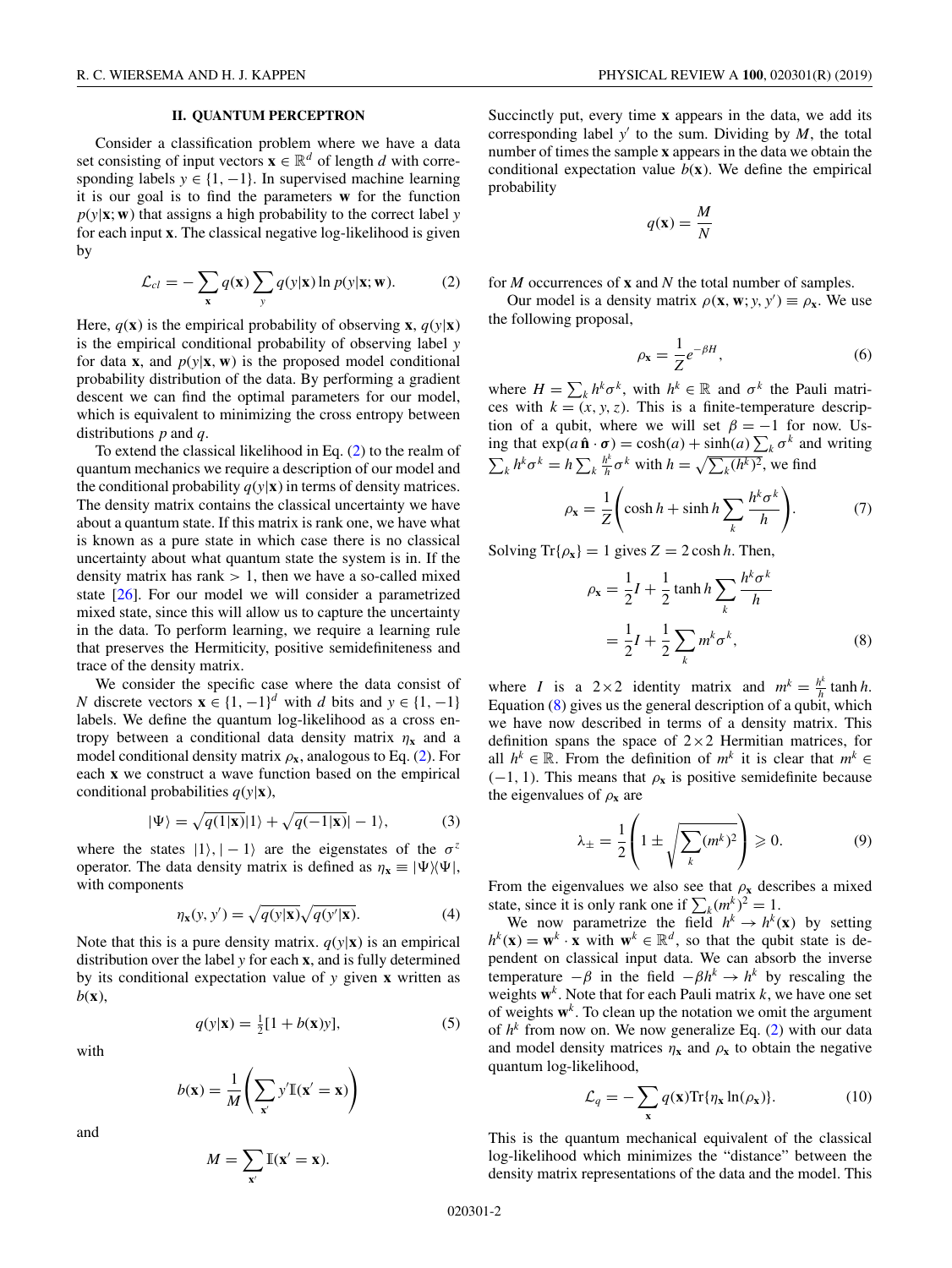<span id="page-2-0"></span>expression also appears in the quantum relative entropy, and for  $\eta_{\bf x} > 0$  the quantum log-likelihood is convex in  $\rho_{\bf x}$  [\[27\]](#page-5-0). Next, we rewrite this with our parametrized  $\rho_{\bf x}$ ,

$$
\mathcal{L}_q = -\sum_{\mathbf{x}} q(\mathbf{x}) \text{Tr}\{\eta_{\mathbf{x}} \ln(\rho_{\mathbf{x}})\}
$$

$$
= -\sum_{\mathbf{x}} q(\mathbf{x}) \sum_{y, y'} \langle y' | \sqrt{q(y|\mathbf{x})} \sqrt{q(y'|\mathbf{x})} \ln(\rho_{\mathbf{x}}) |y \rangle, \quad (11)
$$

with  $\{|y\rangle\}$  a set of orthonormal vectors in the  $\sigma^z$  basis,

$$
-\sum_{\mathbf{x}} q(\mathbf{x}) \sum_{y,y'} \sqrt{q(y|\mathbf{x})} \sqrt{q(y'|\mathbf{x})}
$$

$$
\times \langle y'|\left(\sum_{k} h^{k} \sigma^{k} - \ln(2 \cosh h)\right)|y\rangle. \tag{12}
$$

Calculating the statistics for the Pauli matrices gives

$$
\sum_{y,y'} \langle y' | \sum_k h^k \sigma^k | y \rangle = \sum_{y,y'} \sum_k \langle y' | h^k \sigma^k | y \rangle, \qquad (13)
$$

which gives three delta functions that we can plug into Eq. (12) together with our definition of  $q(y|\mathbf{x})$  from Eq. [\(5\)](#page-1-0),

$$
\sum_{y,y'} \sqrt{q(y|\mathbf{x})} \sqrt{q(y'|\mathbf{x})} (h^x \delta_{y',-y} + i y h^y \delta_{y',-y} + y h^z \delta_{y',y})
$$
  
=  $h^x \sqrt{1 - b(\mathbf{x})^2} + h^z b(\mathbf{x}).$  (14)

The  $h^x$  term quantifies how often a sample occurs with a flipped output label and is the distinguishing factor from the classical perceptron. The source of this term is the  $\sigma^x$  matrix in the likelihood which flips the state  $|y\rangle$  and scales  $h^x$  with the off-diagonal elements of  $\eta_x$ . As a final likelihood we get

$$
\mathcal{L}_q = -\sum_{\mathbf{x}} q(\mathbf{x}) [h^x \sqrt{1 - b(\mathbf{x})^2} + h^z b(\mathbf{x}) - \ln(2 \cosh h)].
$$
\n(15)

In order to perform learning we have to find update rules that minimize the function in Eq.  $(15)$ . To find the minimum we perform a gradient descent to update the parameters **w***<sup>k</sup>* . Derive with respect to  $w^k$ ,

$$
\frac{\partial \mathcal{L}_q}{\partial \mathbf{w}^x} = -\sum_{\mathbf{x}} q(\mathbf{x}) \left( \sqrt{1 - b(\mathbf{x})^2} - \frac{h^x}{h} \tanh h \right) \mathbf{x},
$$
  

$$
\frac{\partial \mathcal{L}_q}{\partial \mathbf{w}^y} = \sum_{\mathbf{x}} q(\mathbf{x}) \left( \frac{h^y}{h} \tanh h \right) \mathbf{x},
$$
(16)  

$$
\frac{\partial \mathcal{L}_q}{\partial \mathbf{w}^z} = -\sum_{\mathbf{x}} q(\mathbf{x}) \left( b(\mathbf{x}) - \frac{h^z}{h} \tanh h \right) \mathbf{x}.
$$

Update the weights at iteration *t* with

$$
\mathbf{w}^{k}(t+1) = \mathbf{w}^{k}(t) - \epsilon \left(\frac{\partial \mathcal{L}}{\partial \mathbf{w}^{k}(t)}\right).
$$
 (17)

These are the learning rules for the quantum perceptron, with learning parameter  $\epsilon$  for each gradient. Since the gradient step of  $\mathbf{w}^y$  is proportional to  $\mathbf{w}^y$ , the fixed-point solution is  $\mathbf{w}^y \to \mathbf{0}$  in the limit of many iterations. In the case that there exists a function  $f(x) = y$  (no noise in the data) for all data points, the statistics  $b(x)$  become either 1 or  $-1$ , which gives

a fixed-point solution  $\mathbf{w}^x \to \mathbf{0}$ . The  $h^z$  field then corresponds to the single field of a classical perceptron and the quantum perceptron approaches the classical case. However, in the case where there are samples which have both 1 and −1 labels, the weight  $w^x$  becomes finite and the solution of the quantum perceptron will diverge from the classical perceptron. This change in behavior is reflected in the probability boundaries, which differ from the classical case (see Supplemental Material A [\[28\]](#page-5-0)).

We have yet to address how we actually retrieve the class label *y* from the model. Once trained, we can construct a state  $\rho_{\bf x}$  of the qubit based on some input **x**. The output labels  $y \in$  $\{-1, 1\}$  correspond to the states  $|-1\rangle$ ,  $|1\rangle$  by construction. An obvious measure of probability is the expectation value  $\langle \sigma^z \rangle_{\rho_{\mathbf{x}}}$ , which gives  $p(y|\mathbf{x}; \mathbf{w}) = \frac{1}{2}(1 + y \langle \sigma^z \rangle_{\rho_{\mathbf{x}}})$ . For a finitetemperature system we have for the expectation value of some observable *A*ˆ,

$$
\langle \hat{A} \rangle = \text{Tr}\{\hat{A}\rho\}.
$$
 (18)

From our definition in Eq. [\(8\)](#page-1-0) we see that

$$
\langle \sigma^z \rangle_{\rho_x} = \text{Tr} \left\{ \sigma^z \frac{1}{2} \left( 1 + \sum_k m^k \sigma^k \right) \right\} = \delta_{kz} m^k = m^z, \quad (19)
$$

where we used that  $Tr{\{\sigma^{i}\}} = 0$  and  $Tr{\{\sigma^{i}\sigma^{j}\}} = 2\delta_{ij}$ . The class probability is then constructed as

$$
p(y|\mathbf{x}; \mathbf{w}) = \frac{1}{2}(1 + ym^z). \tag{20}
$$

#### **III. RESULTS**

In this section we apply the quantum perceptron to some toy data sets and compare with the classical perceptron with a sigmoid activation function, i.e., logistic regression. For both the classical and quantum perceptron we look at the mean squared error (MSE) to evaluate the performance of both methods,

$$
\text{MSE} = \frac{1}{N} \sum_{i}^{N} [y_i - p(y_i | \mathbf{x_i}; \mathbf{w})]^2.
$$
 (21)

We always reach the global minimum through batch gradient descent because the cost functions are convex for both models. Due to the flatness of the likelihood function near the global minimum, convergence can be slow. Setting the threshold for convergence at  $\Delta \mathcal{L} < 10^{-7}$  and the learning parameter at  $\epsilon = 0.01$  ensures that we obtain fast convergence without sacrificing model accuracy for the problems discussed in this Rapid Communication.

#### **A. Two-dimensional binary problem**

In order to demonstrate the difference between the classical and quantum perceptron we consider a two-dimensional binary classification problem. If the problem is linearly separable, the classical perceptron converges to a solution where the two classes are perfectly separated. In the case where some samples are "mislabeled" the quantum perceptron should behave differently, because we account for noise in the learning rule.

Consider the data  $\mathbf{x} = \{(1, 1), (1, -1), (-1, 1), (-1, -1)\}\$ with labels  $y = \{-1, -1, 1, -1\}$ , respectively. This problem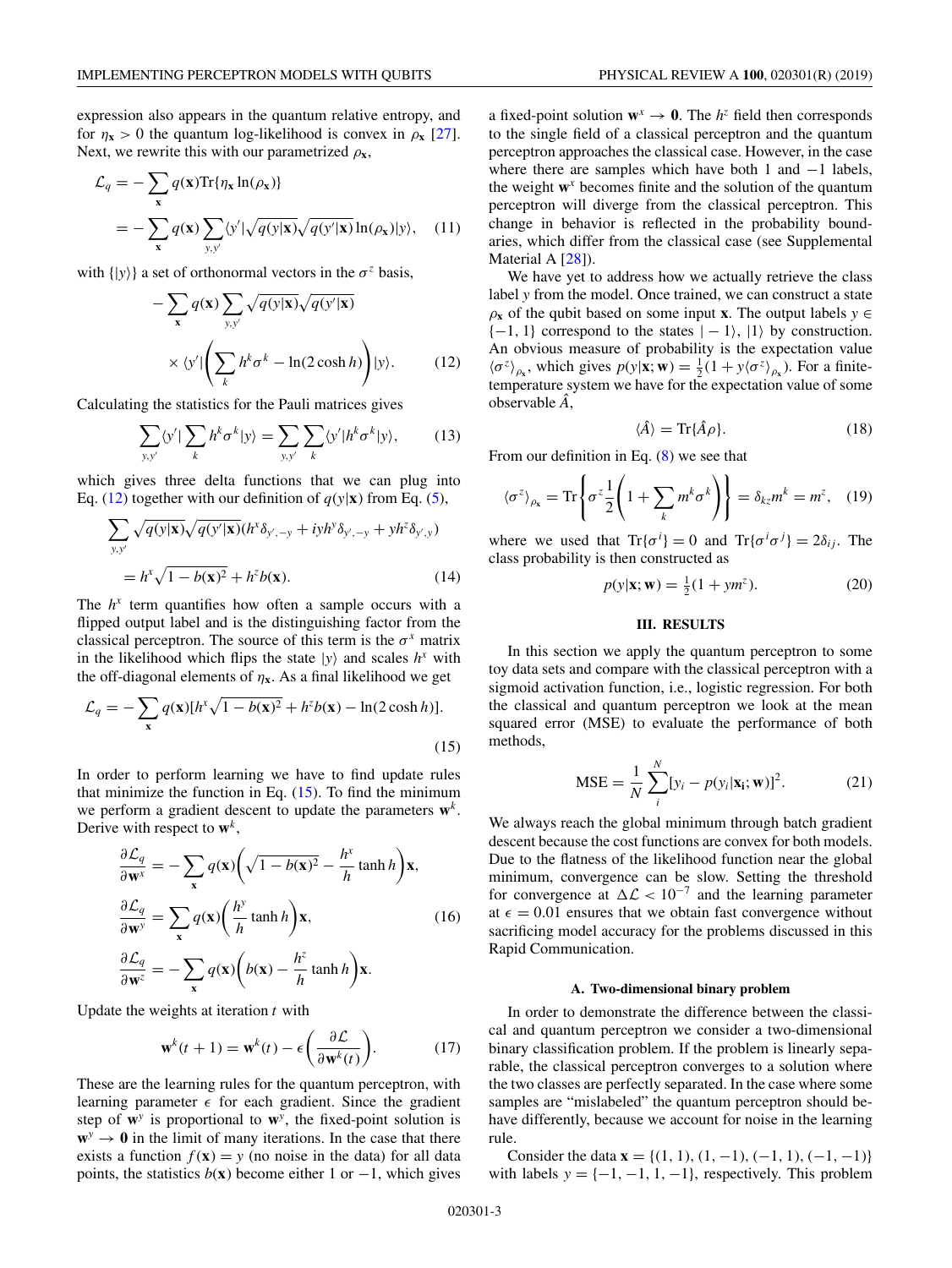

FIG. 1. Separation boundaries in the input space for a twodimensional problem with  $\mathbf{x} = (x_0, x_1)$ . The contour lines indicate the expectation value  $\mathbb{E}[y|\mathbf{x}; \mathbf{w}] \in (-1, 1)$ . The 0.0 line indicates the separation boundary where  $p(y = 1|\mathbf{x}; \mathbf{w}) = p(y = -1|\mathbf{x}; \mathbf{w}) = \frac{1}{2}$ . Random jitter is added to the plot to clarify which samples are noisy. (a) Classical perceptron. The classical perceptron assigns linear boundaries through the input space, where the distance between the boundaries is scaled with the sigmoid. (b) Quantum perceptron. The quantum perceptron assigns curved boundaries through the input space. Samples with mislabelings get assigned a lower expectation value which results in a lower MSE of MSE(quantum)  $\approx 0.106$  for the quantum perceptron vs MSE(classical)  $\approx 0.154$  for the classical perceptron. Note that if we threshold the quantum perceptron boundary at  $p(y = 1|\mathbf{x}; \theta) = 0.5$ , we get a linear boundary that would assign similar classes as in (a), even though the boundary is tilted with respect to the classical boundary. However, the quantum perceptron assigns high probabilities to classes about which it is certain  $[\mathbf{x} \in \{(-1, 1), (1, 1)\}]$  and lower probabilities to classes about which it is uncertain  $[\mathbf{x} \in \{(-1, -1), (1, -1)\}]$ . The classical perceptron does this significantly worse, which is reflected in the difference in MSE.

is trivial since it is linearly separable and all algorithms converge to the same solution ( $\mathbf{w}^{x,y} = \mathbf{0}$  and  $\mathbf{w}^z \approx \mathbf{w}_{cl}$ ). However, if we flip some of the output labels to simulate mislabeled samples or errors in the data, we suspect that the quantum



FIG. 2.  $\triangle MSE = MSE(classical) - MSE(quantum)$  vs the percentage of labels flipped in the training data. Error bars indicate the standard deviation over 100 different **w**<sub>teacher</sub> initializations. If the amount of noise is 0%, the classical and quantum perceptron will converge to the same solution. If the amount of noise is 50%, then both models cannot learn anything. Between these two points lies an area where the quantum perceptron outperforms the classical perceptron.

perceptron will perform better. We make 40 copies of the four data points in the binary feature space and for  $x \in$  $\{(1, -1), (-1, -1)\}\$ we flip 30% of the outputs from  $-1$ to 1. The probability boundaries of the perceptrons differ significantly, as can be seen in Fig. 1, which leads to a better assignment of the probability of the correct states.

#### **B. Binary teacher-student problem**

A more complex, higher-dimensional problem is the teacher-student problem. The input data  $\mathbf{x} \in \mathbb{R}^d$  consist of 600 random binary vectors of length  $d = 8$ , where  $\mathbf{x} \in \{-1, 1\}^d$ . We take a random weight vector  $w_{\text{teacher}} \sim \mathcal{N}(0, 1)$  and determine labels  $y = sgn(x \cdot w_{teacher})$ . We then create five duplicates of each input vector to ensure that there are multiple copies of each sample in the data set. Next, we flip some percentage of labels for 80% of this data set (the training set). This is done by generating a random permutation of the indices of the samples and flipping the label for the first *x*% of them. After training both the classical and quantum perceptron we predict the labels for the remaining 20% of the data (the test set) and calculate the difference in MSE between the two models. The percentage of flipped labels was incrementally increased by 5% from 0% to 50%. At each step in this schedule we learn 100 different **x** and **w**teacher to gather statistics for the mean and variance of  $\triangle$ MSE. The 100 generated problems are equal across the different percentages. This setup allows us to assert whether the algorithms can still find the original separation of the data even if noise is introduced. The performance of the quantum perceptron and classical perceptron is compared in Fig. 2.

We have shown that the quantum probabilistic description is better than a classical perceptron in capturing uncertainty in toy data sets. At the cost of introducing an additional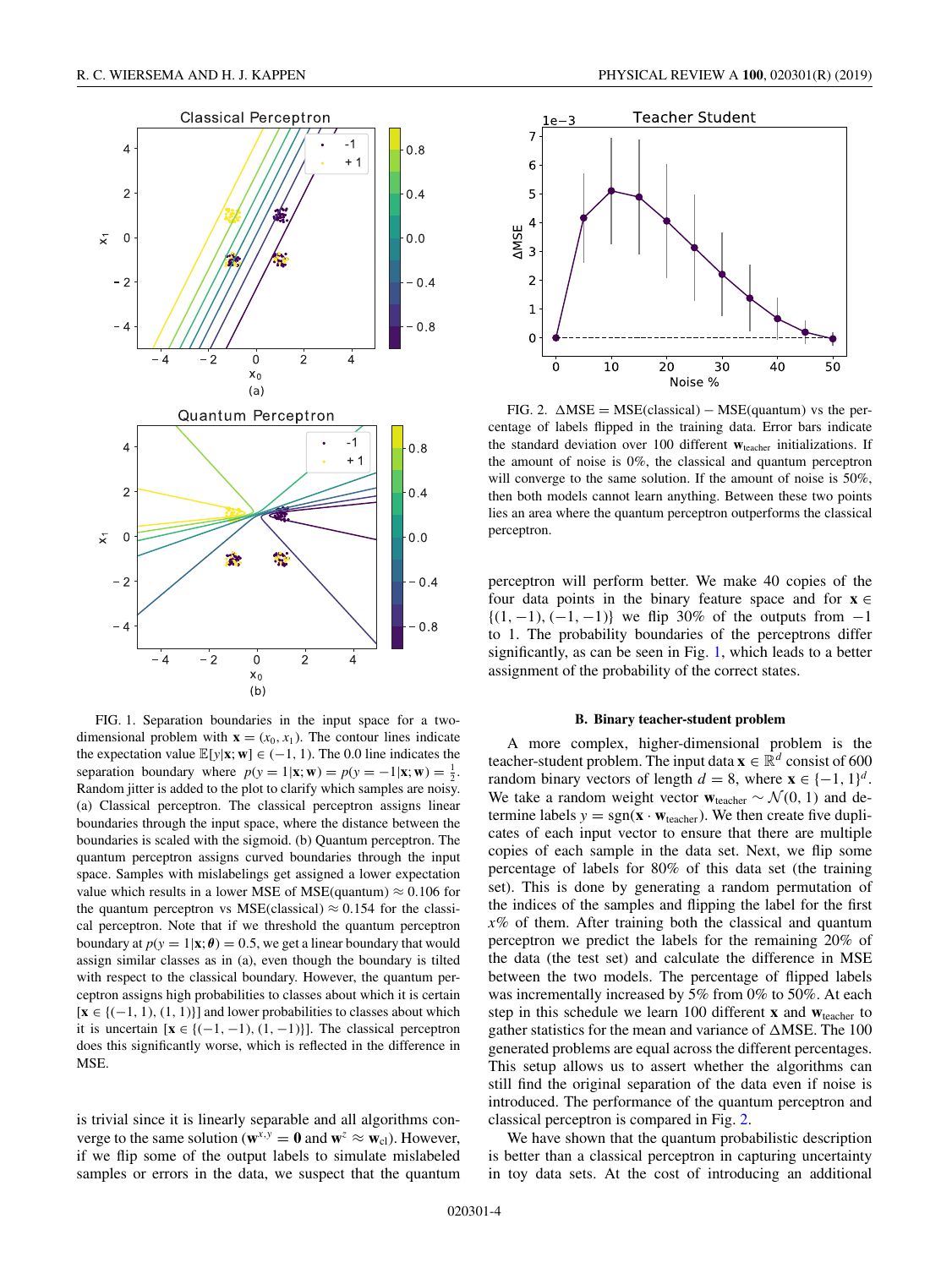<span id="page-4-0"></span>

FIG. 3. The XOR problem. Perfect classification of this nonlinear data set requires four classical perceptrons in a two-layer configuration or a kernel transformation  $(x_0, x_1) \rightarrow (x_0, x_1, \sqrt{x_0^2 + x_1^2})$ . We show that the problem can be learned perfectly with two qubits.

parameter  $\mathbf{w}^x$ , the model is more expressive, which allows for a better characterization of the data.

## **IV. ENTANGLED PERCEPTRON**

In this section we demonstrate the use of entanglement for learning. This can be achieved by extending the previous ideas to a multiqubit system. Consider the Hilbert space  $\mathcal{H} = \mathcal{H}_A \otimes$  $\mathcal{H}_B$ , with *i*, *j* = 0, 1. Let { $|\phi_i\rangle$ } be an orthonormal basis for the  $2 \times 2$  Hilbert spaces  $\mathcal{H}_A$  and  $\mathcal{H}_B$ . We can write down an arbitrary state in  $H$  as

$$
|\phi\rangle = \frac{1}{\sqrt{N}} \sum_{i,j} h^{ij} |\phi_i\rangle \otimes |\phi_j\rangle, \tag{22}
$$

where  $h^{ij} \in \mathbb{C}$ . We must normalize  $|\phi\rangle$  accordingly to ensure that  $\langle \phi | \phi \rangle = 1$ , with  $\langle \phi | \phi \rangle = \sum_{i,j} h^{i j * h^{i j}} \equiv N$ . This state can be described with a density matrix that is rank one because we are dealing with a pure state. Since  $\rho \neq \rho_A \otimes \rho_B$  in general the state can be entangled. If we now look at the reduced density matrix  $\rho_B$  by tracing out qubit *A* we end up with a mixed state,

$$
\rho_B = \frac{1}{N} \sum_{i,j,j'} h^{ij*} h^{ij'} |\phi_j\rangle \langle \phi_{j'}|.
$$
 (23)

If we take  $h^{ij} = \mathbf{w}^{ij} \cdot \mathbf{x}$  with  $\mathbf{w}^{ij} \in \mathbb{C}^d$ , then we have constructed a quantum state parametrized by our inputs. With the data density matrix we used in Eq. [\(4\)](#page-1-0) we can again minimize the quantum log-likelihood in Eq. [\(10\)](#page-1-0) by replacing  $\rho_x$  with  $\rho_B$ . We can now learn nonlinear problems as can be seen in Fig. 3. An explanation of the quadrics and the shape of the Supplemental Material B [\[28\]](#page-5-0).

## **V. CONCLUSION**

We extended the classical likelihood to a quantum loglikelihood and constructed a quantum perceptron from density matrices. The resulting algorithm is more resistant to noisy data when learning and takes this noisiness into account when predicting. This is due to the fact that there is a cost for flipped output labels in the quantum log-likelihood. For toy data sets we observed that the quantum perceptron is better at assigning probability to noisy samples, which resulted in improved performance. When we considered the extension to two entangled qubits, we could also learn nonlinear separation boundaries.

In this Rapid Communication we have only considered binary classification, but the quantum perceptron can easily be extended to multiclass regression for  $C > 2$  classes by considering the SU(*C*) generators instead of the Pauli matrices. These generators span the space of  $C \times C$  traceless Hermitian matrices. We are then working with qudits, which generalize the properties of qubits to *d*-level quantum systems.

A caveat of the quantum perceptron is that in order to outperform a classical perceptron, we require multiple copies of a sample **x** with conflicting labels *y* to be present in the data, otherwise  $b(x) = \pm 1$  for all data points and the algorithm simply reduces to the classical perceptron. Most real-world data sets, however, contain either a large number of features or continuous variables so that copies of samples **x** with conflicting labels are rare. This limits the increase in performance to edge cases where there is discrete input data with a small number of features. Nonetheless, we have shown that at the cost of introducing a single parameter **w***<sup>x</sup>*, the density matrix construction is a more general model than the classical perceptron.

To conclude, we have shown that it is possible to learn a quantum model using a quantum cost function and that this can lead to improved performance for toy data sets. We believe that this modeling paradigm could be a fruitful direction for developing algorithms for noisy intermediate scale quantum computers, since the quantum probabilistic approach is still relatively unexplored in the current literature.

The code with the TENSORFLOW model of the quantum perceptron and ways to reproduce the figures in this Rapid Communication can be found on GitHub [\[29\]](#page-5-0).

### **ACKNOWLEDGMENT**

We thank J. Mentink and the people involved with the "Bits and Brains" project for inspiring discussions. This research was funded in part by ONR Grant No. N00014-17-1-256.

- [1] S. Yang, M. Wang, and L. Jiao, A quantum particle swarm optimization, in *Proceedings of the 2004 Congress on Evolutionary Computation* (IEEE, Piscataway, NJ, 2004), Vol. 1, pp. 320–324.
- [2] E. Stoudenmire and D. J. Schwab, Supervised learning with tensor networks, in *Advances in Neural Information Processing Systems* (Curran Associates, Red Hook, NY, 2016), Vol. 29, pp. 4799–4807.